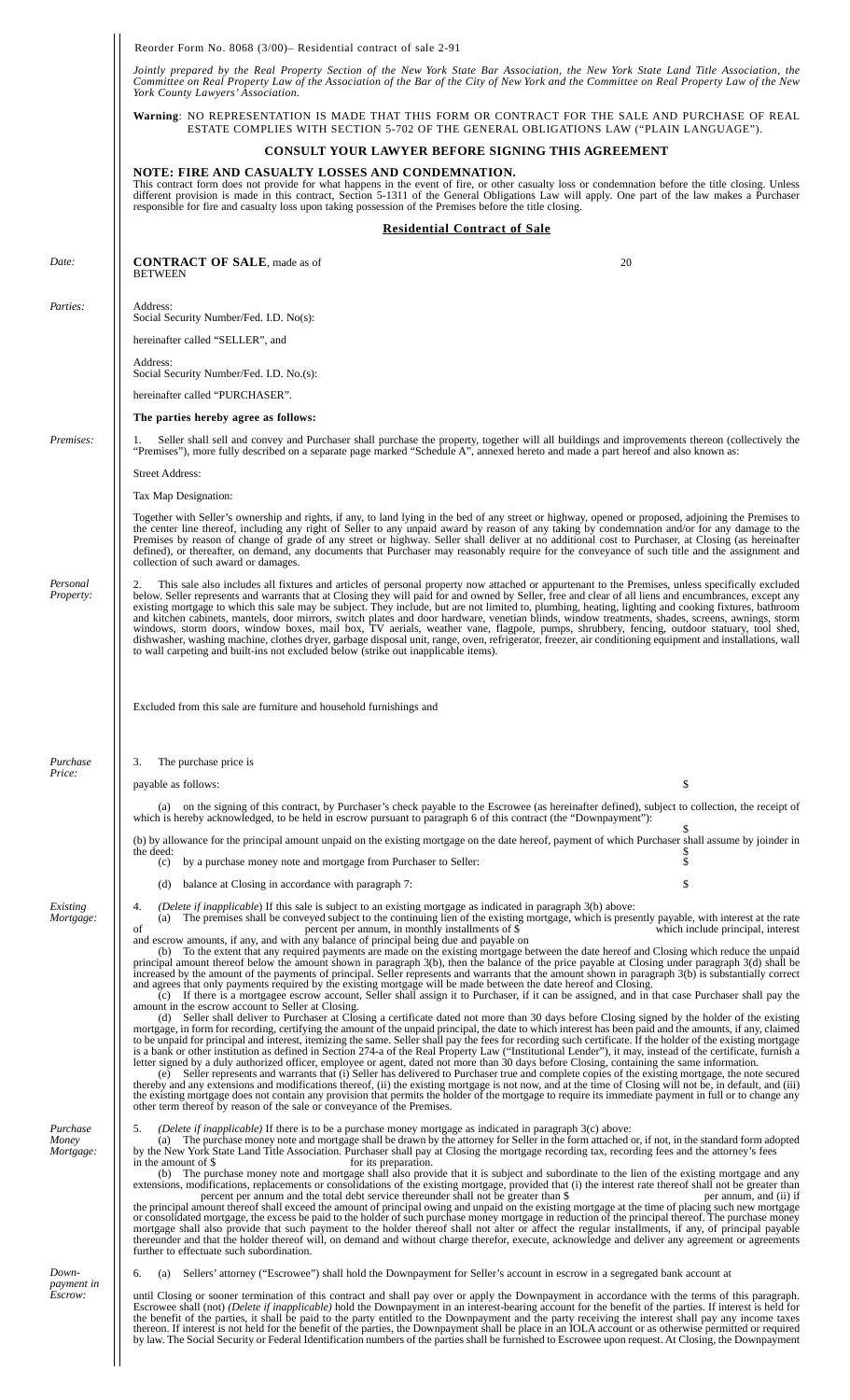|                                             | shall be paid by Escrowee to Seller. If for any reason Closing does not occur and either party gives Notice (as defined in paragraph 25) to Escrowee<br>demanding payment of the Downpayment, Escrowee shall give prompt Notice to the other party of such demand. If Escrowee does not receive Notice<br>of objection from such other party to the proposed payment within 10 business days after the giving of such Notice, Escrowee is hereby authorized<br>and directed to make such payment. If Escrowee does receive such Notice of objection within such 10 day period or if for any other reason Escrowee<br>in good faith shall elect not to make such payment, Escrowee shall continue to hold such amount until otherwise directed by Notice from the parties<br>to this contract or a final, nonappealable judgment, order or decree of a court. However, Escrowee shall have the right at any time to deposit the<br>Downpayment and the interest thereon with the clerk of a court in the county in which the Premises are located and shall give Notice of such deposit<br>to Seller and Purchaser. Upon such deposit or other disbursement in accordance with the terms of this paragraph, Escrowee shall be relieved and<br>discharged of all further obligations and responsibilities hereunder.                                                                                                                                                                                                                                                                                                                                                                                                                                                                                                                                                                                                                                                                                                                                                                                                                                                                                                                                                                                                                                                                                                                                                                                                                                                                        |
|---------------------------------------------|-------------------------------------------------------------------------------------------------------------------------------------------------------------------------------------------------------------------------------------------------------------------------------------------------------------------------------------------------------------------------------------------------------------------------------------------------------------------------------------------------------------------------------------------------------------------------------------------------------------------------------------------------------------------------------------------------------------------------------------------------------------------------------------------------------------------------------------------------------------------------------------------------------------------------------------------------------------------------------------------------------------------------------------------------------------------------------------------------------------------------------------------------------------------------------------------------------------------------------------------------------------------------------------------------------------------------------------------------------------------------------------------------------------------------------------------------------------------------------------------------------------------------------------------------------------------------------------------------------------------------------------------------------------------------------------------------------------------------------------------------------------------------------------------------------------------------------------------------------------------------------------------------------------------------------------------------------------------------------------------------------------------------------------------------------------------------------------------------------------------------------------------------------------------------------------------------------------------------------------------------------------------------------------------------------------------------------------------------------------------------------------------------------------------------------------------------------------------------------------------------------------------------------------------------------------------------------------------|
|                                             | (b) This parties acknowledge that, although Escrowee is holding the Downpayment for Seller's account, for all other purposes Escrowee is<br>acting solely as a stakeholder at their request and for their convenience and that Escrowee shall not be liable to either party for any act or omission<br>on its part unless taken or suffered in bad faith or in willful disregard of this contract or involving gross negligence on the part of Escrowee. Seller<br>and Purchaser jointly and severally agree to defend, indemnify and hold Escrowee harmless from and against all costs, claims and expenses<br>(including reasonable attorney's fees) incurred in connection with the performance of Escrowee's duties hereunder, except with respect to actions or<br>omissions taken or suffered by Escrowee in bad faith or in willful disregard of this contract or involving gross negligence on the part of Escrowee.<br>(c) Escrowee may act or refrain from acting in respect of any matter referred to herein in full reliance upon and with the advice of counsel<br>which may be selected by it (including any member of its firm) and shall be fully protected in so acting or refraining from action upon the advice of<br>such counsel.<br>(d) Escrowee acknowledges receipt of the Downpayment by check subject to collection and Escrowee's agreement to the provision of this                                                                                                                                                                                                                                                                                                                                                                                                                                                                                                                                                                                                                                                                                                                                                                                                                                                                                                                                                                                                                                                                                                                                                                                           |
|                                             | paragraph by signing in the place indicated on the signature page of this contract.<br>(e) Escrowee or any member of its firm shall be permitted to act as counsel for Seller in any dispute as to the disbursement of the<br>Downpayment or any other dispute between the parties whether or not Escrowee is in possession of the Downpayment and continues to act as<br>Escrowee.                                                                                                                                                                                                                                                                                                                                                                                                                                                                                                                                                                                                                                                                                                                                                                                                                                                                                                                                                                                                                                                                                                                                                                                                                                                                                                                                                                                                                                                                                                                                                                                                                                                                                                                                                                                                                                                                                                                                                                                                                                                                                                                                                                                                       |
| Acceptable<br>Funds:                        | All money payable under this contract, unless otherwise specified, shall be paid by:<br>7.<br>Cash, but not over $$1,000.00;$<br>(a)<br>(b) Good certified check of Purchaser drawn on or official check issued by any bank, savings bank, trust company or savings and loan<br>association having a banking office in the State of New York, unendorsed and payable to the order of Seller, or as Seller may otherwise direct upon<br>not less than 3 business days notice (by telephone or otherwise) to Purchaser;<br>As to money other than the purchase price payable to Seller at Closing, uncertified check of Purchaser up to the amount of<br>(c)<br>\$<br>; and<br>(d) As otherwise agreed to in writing by Seller or Seller's attorney.                                                                                                                                                                                                                                                                                                                                                                                                                                                                                                                                                                                                                                                                                                                                                                                                                                                                                                                                                                                                                                                                                                                                                                                                                                                                                                                                                                                                                                                                                                                                                                                                                                                                                                                                                                                                                                        |
| Mortgage<br>Contingency:                    | (Delete if inapplicable) The obligations of Purchaser hereunder are conditional upon issuance on or beore<br>. 20<br>8.<br>(the "Commitment Date") of a written commitment from any Institutional Lender pursuant to which such Institutional Lender agrees to make a first<br>mortgage loan, other than a VA, FHA or other governmentally insured loan, to Purchaser, at Purchaser's sole cost and expense,<br>of \$<br>or such lesser sum as Purchaser shall be willing to accept, at the prevailing fixed rate of interest not to exceed<br>or initial adjustable rate of interest not to exceed<br>for a term of at least<br>years and on other<br>customary commitment terms, whether or not conditional upon any factors other than an appraisal satisfactory to the Institutional Lender. Purchaser<br>shall (a) make prompt application to an Institutional Lender for such mortgage loan, (b) furnish accurate and complete information regarding<br>Purchaser and members of Purchaser's family, as required, (c) pay all fees, points and charges required in connection with such application and loan,<br>(d) pursue such application with diligence, (e) cooperate in good faith with such Institutional Lender to obtain such commitment and (f) promptly<br>give Notice to Seller of the name and address of each Institutional Lender to which Purchaser has made such application. Purchaser shall comply<br>with all requirements of such commitment (or of any other commitment accepted by Purchaser) and shall furnish Seller with a copy thereof promptly<br>after receipt thereof. If such commitment is not issued on or before the Commitment Date, then, unless Purchaser has accepted a commitment that<br>does not comply with the requirements set forth above, Purchaser may cancel this contract by giving Notice to Seller within 5 business days after<br>the Commitment Date, in which case this contract shall be deemed cancelled and thereafter neither party shall have any further rights against, or<br>obligations or liabilities to, the other by reason of this contract, except that the Downpayment shall be promptly refunded to Purchaser and except<br>as set forth in paragraph 27. If Purchaser fails to give notice of cancellation or if Purchaser shall accept a commitment that does not comply with the<br>terms set forth above, then Purchaser shall be deemed to have waived Purchaser's right to cancel this contract and to receive a refund of the<br>Downpayment by reason of the contingency contained in this paragraph. |
| Permitted<br><i>Exceptions:</i>             | 9.<br>The Premises are sold and shall be conveyed subject to:<br>(a) Zoning and subdivision laws and regulations, and landmark, historic or wetlands designation, provided that they are not violated by the<br>existing buildings and improvements erected on the property or their use;<br>Consents for the erection of any structures on, under or above any streets on which the Premises abut;<br>(b)<br>(c) Encroachment of stoops, areas, cellar steps, trim and cornices, if any, upon any street or highway;<br>(d) Real estate taxes that are a lien, but are not yet due and payable; and<br>The other matters, if any, including a survey exception, set forth in a Rider attached.<br>(e)                                                                                                                                                                                                                                                                                                                                                                                                                                                                                                                                                                                                                                                                                                                                                                                                                                                                                                                                                                                                                                                                                                                                                                                                                                                                                                                                                                                                                                                                                                                                                                                                                                                                                                                                                                                                                                                                                    |
| Governmen-<br>tal Violations<br>and Orders: | 10. (a) Seller shall comply with all notes or notices of violations of law or municipal ordinances, orders or requirements noted or issued as of the<br>date hereof by any governmental department having authority as to lands, housing, buildings, fire, health, environmental and labor conditions<br>affecting the Premises. The Premises shall be conveyed free of them at Closing. Seller shall furnish Purchaser with any authorizations necessary to<br>make the searches that could disclose these matters.<br>(b) (Delete if inapplicable) All obligations affecting the Premises pursuant to the Administrative Code of the City of New York incurred prior<br>to Closing and payable in money shall be discharged by Seller at or prior to Closing.                                                                                                                                                                                                                                                                                                                                                                                                                                                                                                                                                                                                                                                                                                                                                                                                                                                                                                                                                                                                                                                                                                                                                                                                                                                                                                                                                                                                                                                                                                                                                                                                                                                                                                                                                                                                                           |
| Seller's<br>Representa-<br>tions:           | Seller represents and warrants to Purchaser that:<br>11. (a)<br>The Premises abut or have a right of access to a public road;<br>(ii) Seller is the sole owner of the Premises and has the full right, power and authority to sell, convey and transfer the same in accordance<br>with the terms of this contract;<br>(iii) Seller is not a "foreign person", as that term is defined for purposes of the Foreign Investment in Real Property Tax Act, Internal<br>Revenue Code ("IRC") Section 1445, as amended, and the regulations promulgated thereunder (Collectively "FIRPTA");<br>(iv) The Premises are not affected by any exemptions or abatements of taxes; and<br>(v) Seller has been known by no other name for the past ten years, except:                                                                                                                                                                                                                                                                                                                                                                                                                                                                                                                                                                                                                                                                                                                                                                                                                                                                                                                                                                                                                                                                                                                                                                                                                                                                                                                                                                                                                                                                                                                                                                                                                                                                                                                                                                                                                                   |
|                                             | Seller covenants and warrants that all of the representations and warranties set forth in this contract shall be true and correct at Closing.<br>(b)<br>(c) Except as otherwise expressly set forth in this contract, none of Seller's convenants, representations, warranties or other obligations<br>contained in this contract shall survive Closing.                                                                                                                                                                                                                                                                                                                                                                                                                                                                                                                                                                                                                                                                                                                                                                                                                                                                                                                                                                                                                                                                                                                                                                                                                                                                                                                                                                                                                                                                                                                                                                                                                                                                                                                                                                                                                                                                                                                                                                                                                                                                                                                                                                                                                                  |
| Condition of<br>Property:                   | 12. Purchaser acknowledges and represents that Purchaser if fully aware of the physical condition and state of repair of the Premises and of all other<br>property included in this sale, based on Purchaser's own inspection and investigation thereof, and that Purchaser is entering into this contract based<br>solely upon such inspection and investigation and not upon any information, data, statements or representations, written or oral, as to the physical<br>condition, state of repair, use, cost of operation or any other matter related to the Premises or the other property included in the sale, given or made by<br>Seller or its representatives, and shall accept the same "as is" in present condition and state of repair, subject to reasonable use, wear, tear and natural<br>deterioration between the date hereof and the date of Closing (except as otherwise set forth in paragraph $16(f)$ ), without any reduction in the purchase<br>price or claim of any kind for any change in such condition by reason thereof subsequent to the date of this contract. Purchaser and its authorized<br>representatives shall have the right, at reasonable times and upon reasonable notice (by telephone or otherwise) to Seller, to inspect the Premises before<br>Closing.                                                                                                                                                                                                                                                                                                                                                                                                                                                                                                                                                                                                                                                                                                                                                                                                                                                                                                                                                                                                                                                                                                                                                                                                                                                                                    |
| <i>Insurable</i><br>Title:                  | 13. Seller shall give and Purchaser shall accept such title as                                                                                                                                                                                                                                                                                                                                                                                                                                                                                                                                                                                                                                                                                                                                                                                                                                                                                                                                                                                                                                                                                                                                                                                                                                                                                                                                                                                                                                                                                                                                                                                                                                                                                                                                                                                                                                                                                                                                                                                                                                                                                                                                                                                                                                                                                                                                                                                                                                                                                                                            |
|                                             | shall be willing to approve and insure in accordance with its standard form of title policy approved by the New York State Insurance Department,<br>subject only to the matters provided for in this contract.                                                                                                                                                                                                                                                                                                                                                                                                                                                                                                                                                                                                                                                                                                                                                                                                                                                                                                                                                                                                                                                                                                                                                                                                                                                                                                                                                                                                                                                                                                                                                                                                                                                                                                                                                                                                                                                                                                                                                                                                                                                                                                                                                                                                                                                                                                                                                                            |
| Closing,<br>Deed and<br>Title:              | 14. (a) "Closing" means the settlement of the obligations of Seller and Purchaser to each other under this contract, including the payment of the<br>purchase price to Seller, and the delivery to Purchaser of a                                                                                                                                                                                                                                                                                                                                                                                                                                                                                                                                                                                                                                                                                                                                                                                                                                                                                                                                                                                                                                                                                                                                                                                                                                                                                                                                                                                                                                                                                                                                                                                                                                                                                                                                                                                                                                                                                                                                                                                                                                                                                                                                                                                                                                                                                                                                                                         |
|                                             | deed in proper statutory short form for record, duly executed and acknowledged, so as to convey to Purchaser fee simple title to the Premises, free<br>of all encumbrances, except as otherwise herein stated. The deed shall contain a covenant by Seller as required by subd. 5 of Section 13 of the Lien<br>Law.                                                                                                                                                                                                                                                                                                                                                                                                                                                                                                                                                                                                                                                                                                                                                                                                                                                                                                                                                                                                                                                                                                                                                                                                                                                                                                                                                                                                                                                                                                                                                                                                                                                                                                                                                                                                                                                                                                                                                                                                                                                                                                                                                                                                                                                                       |
|                                             | (b) If Seller is a corporation, it shall deliver to Purchaser at the time of Closing (i) a resolution of its Board of Directors authorizing the sale<br>and delivery of the deed, and (ii) a certificate by the Secretary or Assistant Secretary of the corporation certifying such resolution and setting forth<br>facts showing that the transfer is in conformity with the requirements of Section 909 of the Business Corporation Law. The deed in such case shall<br>contain a recital sufficient to establish compliance with that Section.                                                                                                                                                                                                                                                                                                                                                                                                                                                                                                                                                                                                                                                                                                                                                                                                                                                                                                                                                                                                                                                                                                                                                                                                                                                                                                                                                                                                                                                                                                                                                                                                                                                                                                                                                                                                                                                                                                                                                                                                                                         |
|                                             |                                                                                                                                                                                                                                                                                                                                                                                                                                                                                                                                                                                                                                                                                                                                                                                                                                                                                                                                                                                                                                                                                                                                                                                                                                                                                                                                                                                                                                                                                                                                                                                                                                                                                                                                                                                                                                                                                                                                                                                                                                                                                                                                                                                                                                                                                                                                                                                                                                                                                                                                                                                           |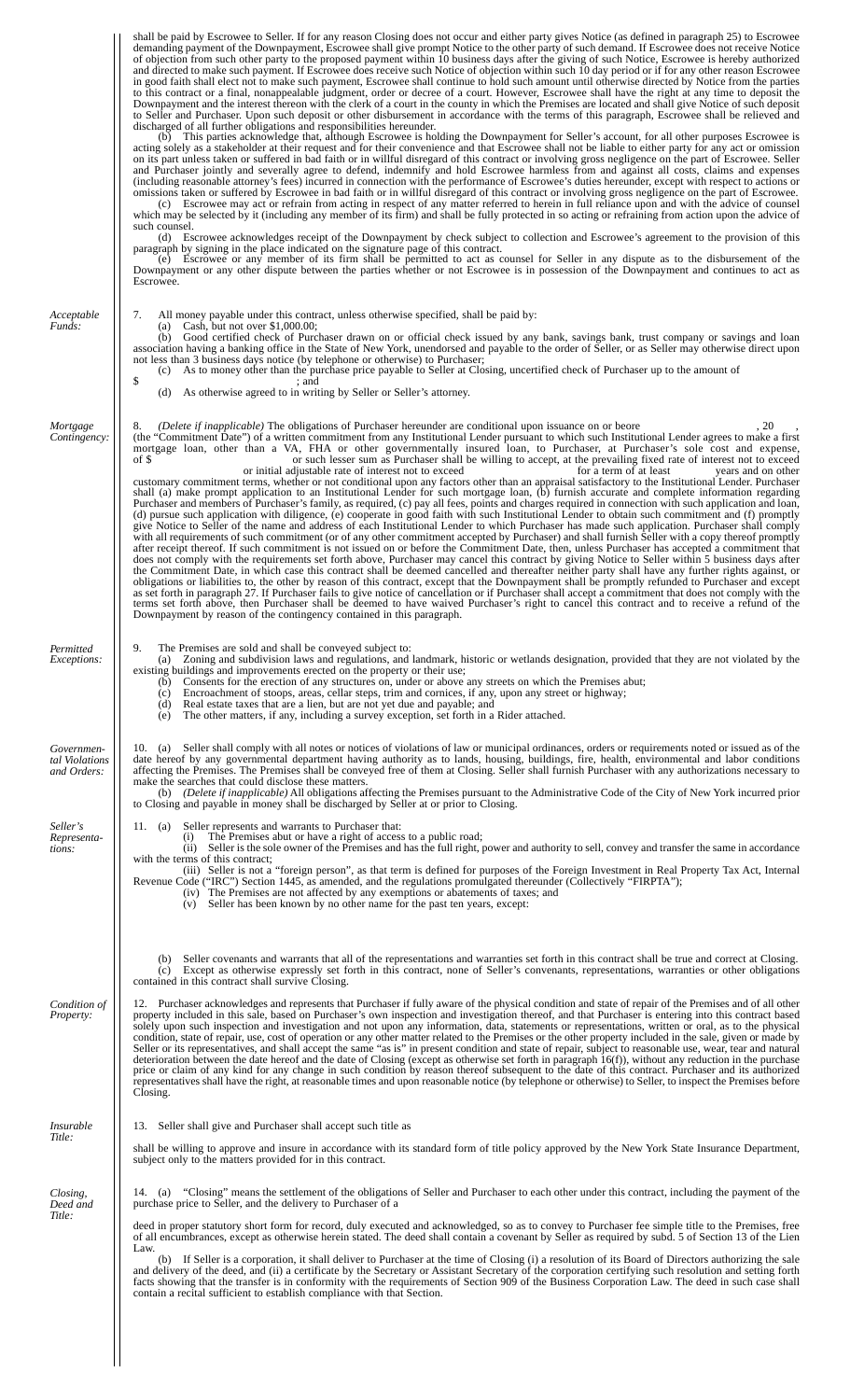| <b>Closing Date</b><br>and Place:                                                                                   | 15. Closing shall take place at the office of                                                                                                                                                                                                                                                                                                                                                                                        |                                                                                                                                                   |    |                                                                                                                                                                                                                                                                                                                                                                                                                                                                                                                                                                                                                                                                                                                                                                                                                                                                                                                                                                                                                                                                                                                                                                                                                                                                                                                                                                                                                                                                                                                                                                                                                                                                                                                                                                                                                                                                                                                                                                                                                                                                                                                                                                                                                                                                                                                                                                                                                                                                                                                                                                                                                                                                                                                                                                                                                                                                                                                                                                                                                                                                                                                                                                                                                                                                                                                                                  |
|---------------------------------------------------------------------------------------------------------------------|--------------------------------------------------------------------------------------------------------------------------------------------------------------------------------------------------------------------------------------------------------------------------------------------------------------------------------------------------------------------------------------------------------------------------------------|---------------------------------------------------------------------------------------------------------------------------------------------------|----|--------------------------------------------------------------------------------------------------------------------------------------------------------------------------------------------------------------------------------------------------------------------------------------------------------------------------------------------------------------------------------------------------------------------------------------------------------------------------------------------------------------------------------------------------------------------------------------------------------------------------------------------------------------------------------------------------------------------------------------------------------------------------------------------------------------------------------------------------------------------------------------------------------------------------------------------------------------------------------------------------------------------------------------------------------------------------------------------------------------------------------------------------------------------------------------------------------------------------------------------------------------------------------------------------------------------------------------------------------------------------------------------------------------------------------------------------------------------------------------------------------------------------------------------------------------------------------------------------------------------------------------------------------------------------------------------------------------------------------------------------------------------------------------------------------------------------------------------------------------------------------------------------------------------------------------------------------------------------------------------------------------------------------------------------------------------------------------------------------------------------------------------------------------------------------------------------------------------------------------------------------------------------------------------------------------------------------------------------------------------------------------------------------------------------------------------------------------------------------------------------------------------------------------------------------------------------------------------------------------------------------------------------------------------------------------------------------------------------------------------------------------------------------------------------------------------------------------------------------------------------------------------------------------------------------------------------------------------------------------------------------------------------------------------------------------------------------------------------------------------------------------------------------------------------------------------------------------------------------------------------------------------------------------------------------------------------------------------------|
|                                                                                                                     | at<br>by Purchaser, at the office of                                                                                                                                                                                                                                                                                                                                                                                                 | o'clock on                                                                                                                                        | 20 | or, upon reasonable notice (by telephone or otherwise)                                                                                                                                                                                                                                                                                                                                                                                                                                                                                                                                                                                                                                                                                                                                                                                                                                                                                                                                                                                                                                                                                                                                                                                                                                                                                                                                                                                                                                                                                                                                                                                                                                                                                                                                                                                                                                                                                                                                                                                                                                                                                                                                                                                                                                                                                                                                                                                                                                                                                                                                                                                                                                                                                                                                                                                                                                                                                                                                                                                                                                                                                                                                                                                                                                                                                           |
| Conditions to<br>Closing:                                                                                           | conditions precedent:<br>thereof. The provisions of this subparagraph (c) shall survive Closing.<br>and shall at Closing remit the withheld amount with the required forms to the Internal Revenue Service.<br>free of leases or tenancies, together with keys to the Premises.<br>order as of the date of Closing.<br>requirements to the effect that there is installed in the Premises a smoke detecting alarm device or devices. | family dwelling at the date of Closing.<br>(h) The delivery by the parties of any other affidavits required as a condition of recording the deed. |    | 16. This contract and Purchaser's obligation to purchase the Premises are also subject to and conditioned upon the fulfillment of the following<br>(a) The accuracy, as of the date of Closing, of the representations and warranties of Seller made in this contract.<br>(b) The delivery by Seller to Purchaser of a valid and subsisting Certificate of Occupancy or other required certificate of compliance, or<br>evidence that none was required, covering the building(s) and all of the other improvements located on the property authorizing their uses as a<br>(c) The delivery by Seller to Purchaser of a duly executed and sworn affidavit (in form prescribed by law) claiming exemption of the<br>sale contemplated hereby, if such be the case, under Article 31-B of the Tax Law of the State of New York and the Regulations promulgated<br>thereunder, as the same may be amended from time to time (collectively the "Gains Tax Law"); or if such sale shall not be exempt under the<br>Gains Tax Law, Seller and Purchaser agree to comply in a timely manner with the requirements of the Gains Tax Law and, at Closing, Seller<br>shall deliver to Purchaser (i) an official return showing no tax due, or (ii) an official return accompanied by a certified or official bank check<br>drawn on a New York State banking institution payable to the order of the New York State Department of Taxation and Finance in the amount<br>of the tax shown to be due thereon. Seller shall (x) pay promptly any additional tax that may become due under the Gains Tax Law, together<br>with interest and penalties thereon, if any, which may be assessed or become due after Closing, and/or execute any other documents that may<br>be required in respect thereof, and (y) indemnify, defend and save Purchaser harmless from and against any of the foregoing and any damage,<br>liability, cost or expense (including reasonable attorney's fees) which may be suffered or incurred by Purchaser by reason of the nonpayment<br>(d) The delivery by Seller to Purchaser of a certification stating that Seller is not a foreign person, which certification shall be in the<br>form then required by FIRPTA. If Seller fails to deliver the aforesaid certification or if Purchaser is not entitled under FIRPTA to rely on such<br>certification, Purchaser shall deduct and withhold from the purchase price a sum equal to 10% thereof (or any lesser amount permitted by law)<br>(e) The delivery of the Premises and all building(s) and improvements comprising a part thereof in broom clean condition, vacant and<br>(f) All plumbing (including water supply and septic systems, if any), heating and air conditioning, if any, electrical and mechanical<br>systems, equipment and machinery in the building(s) located on the property and all appliances which are included in this sale being in working<br>(g) If the Premises are a one or two family house, delivery by the parties at Closing of affidavits in compliance with state and local law                                                                                                                                                                                                                                                    |
| Deed<br>Transfer and<br>Recording<br>Taxes:                                                                         | obligation to pay any additional tax or deficiency and any interest or penalties thereon shall survive Closing.                                                                                                                                                                                                                                                                                                                      |                                                                                                                                                   |    | 17. At Closing, certified or official bank checks payable to the order of the appropriate State, City or County officer in the amount of any<br>applicable transfer and/or recording tax payable by reason of the delivery or recording of the deed or mortgage, if any, shall be delivered by the<br>party required by law or by this contract to pay such transfer and/or recording tax, together with any required tax returns duly executed and<br>sworn to, and such party shall cause any such checks and returns to be delivered to the appropriate officer promptly after Closing. The                                                                                                                                                                                                                                                                                                                                                                                                                                                                                                                                                                                                                                                                                                                                                                                                                                                                                                                                                                                                                                                                                                                                                                                                                                                                                                                                                                                                                                                                                                                                                                                                                                                                                                                                                                                                                                                                                                                                                                                                                                                                                                                                                                                                                                                                                                                                                                                                                                                                                                                                                                                                                                                                                                                                                   |
| Apportion-<br>ments and<br><i>Other</i><br>Adjustments;<br>Water Meter<br>and<br><i>Installment</i><br>Assessments: | as and when collected.<br>immediately proceeding fiscal period applied to that latest assessed valuation.<br>meter charge and sewer rent, if any, shall be apportioned on the basis of such last reading.<br>shall be paid by Seller at or prior to Closing.<br>following Closing. This subparagraph shall survive Closing.                                                                                                          |                                                                                                                                                   |    | 18. (a) To the extent applicable, the following shall be apportioned as of midnight of the day before the day of Closing.<br>Taxes, water charges and sewer rents, on the basis of the fiscal period for which assessed; (ii) fuel; (iii) interest on the existing<br>mortgage; (iv) premiums on existing transferable insurance policies and renewals of those expiring prior to Closing; (v) vault charges; (vi) rents<br>(b) If Closing shall occur before a new tax rate is fixed, the apportionment of taxes shall be upon the basis of the tax rate for the<br>(c) If there is a water meter on the Premises, Seller shall furnish a reading to a date not more than 30 days before Closing and the unfixed<br>(d) If at the date of Closing the Premises are affected by an assessment which is or may become payable in annual installments, and the<br>first installment is then a lien, or has been paid, then for the purposes of this contract all the unpaid installments shall be considered due and<br>(e) Any errors or omissions in computing apportionments or other adjustments at closing shall be corrected within a reasonable time                                                                                                                                                                                                                                                                                                                                                                                                                                                                                                                                                                                                                                                                                                                                                                                                                                                                                                                                                                                                                                                                                                                                                                                                                                                                                                                                                                                                                                                                                                                                                                                                                                                                                                                                                                                                                                                                                                                                                                                                                                                                                                                                                                                        |
| Allowance<br>for Unpaid<br>Taxes, etc.:                                                                             | official bills therefor computed to said date are produced at Closing.                                                                                                                                                                                                                                                                                                                                                               |                                                                                                                                                   |    | 19. Seller has the option to credit Purchaser as an adjustment to the purchase price with the amount of any unpaid taxes, assessments, water<br>charges and sewer rents, together with any interest and penalties thereon to a date not less that five business days after closing, provided that                                                                                                                                                                                                                                                                                                                                                                                                                                                                                                                                                                                                                                                                                                                                                                                                                                                                                                                                                                                                                                                                                                                                                                                                                                                                                                                                                                                                                                                                                                                                                                                                                                                                                                                                                                                                                                                                                                                                                                                                                                                                                                                                                                                                                                                                                                                                                                                                                                                                                                                                                                                                                                                                                                                                                                                                                                                                                                                                                                                                                                                |
| Use of<br>Purchase<br>Price to<br>Remove<br>Encum-<br>brances:                                                      | clearing up these matters.                                                                                                                                                                                                                                                                                                                                                                                                           |                                                                                                                                                   |    | 20. If at Closing there are other liens or encumbrances that Seller is obligated to pay or discharge, Seller may use any portion of the cash<br>balance of the purchase price to pay or discharge them, provided Seller shall simultaneously deliver to Purchaser at Closing instruments in<br>recordable form and sufficient to satisfy such liens or encumbrances of record, together with the cost of recording or filing said instruments.<br>As an alternative Seller may deposit sufficient monies with the title insurance company employed by Purchaser acceptable to and required by<br>it to assure their discharge, but only if the title insurance company will insure Purchaser's title clear of the matters or insure against their<br>enforcement out of the Premises and will insure Purchaser's Institutional Lender clear of such matters. Upon notice (by telephone or otherwise),<br>given not less than 3 business days before Closing, Purchaser shall provide separate certified or official bank checks as requested to assist in                                                                                                                                                                                                                                                                                                                                                                                                                                                                                                                                                                                                                                                                                                                                                                                                                                                                                                                                                                                                                                                                                                                                                                                                                                                                                                                                                                                                                                                                                                                                                                                                                                                                                                                                                                                                                                                                                                                                                                                                                                                                                                                                                                                                                                                                                        |
| Title<br>Examination:<br>Seller's<br>Inability to<br>Convey;<br>Limitations of<br>Liability:                        | thereof.<br>hereof shall be released, discharged or otherwise cured by Seller at or prior to Closing.<br>and (ii) the obligations under paragraph 27 shall survive the termination of this contract.                                                                                                                                                                                                                                 |                                                                                                                                                   |    | 21. (a) Purchaser shall order an examination of title in respect of the Premises from a title company licensed or authorized to issue title<br>insurance by the New York State Insurance Department or any agent for such title company promptly after the execution of this contract or, if<br>this contract is subject to the mortgage contingency set forth in paragraph 8, after a mortgage commitment has been accepted by Purchaser.<br>Purchaser shall cause a copy of the title report and of any additions thereto to be delivered to the attorney(s) for Seller promptly after receipt<br>(b) (i) If at the date of Closing Seller is unable to transfer title to Purchaser in accordance with this contract, or Purchaser has other<br>valid grounds for refusing to close, whether by reason of liens, encumbrances or other objections to title or otherwise (herein collectively called<br>"Defects"), other than those subject to which Purchaser is obligated to accept title hereunder or which Purchaser may have waived and other<br>that those which Seller has herein expressly agreed to remove, remedy or discharge and if Purchaser shall be unwilling to waive the same and<br>to close title without abatement of the purchase price, then except as hereinafter set forth, Seller shall have the right, at Seller's sole election,<br>either to take such action as Seller may deem advisable to remove, remedy, discharge or comply with such Defects or to cancel this contract;<br>(ii) if Seller elects to take action to remove, remedy or comply with such Defects, Seller shall be entitled from time to time, upon Notice to<br>Purchaser, to adjourn the date for Closing hereunder for a period or periods not exceeding 60 days in the aggregate (but not extending beyond<br>the date upon which Purchaser's mortgage commitment, if any, shall expire), and the date for Closing shall be adjourned to a date specified by<br>Seller not beyond such period. If for any reason whatsoever, Seller shall not have succeeding in removing, remedying or complying with such<br>Defects at the expiration of such adjournment(s) and if Purchaser shall still be unwilling to waive the same and to close title without abatement<br>of the purchase price, then either party may cancel this contract by Notice to the other given within 10 days after such adjourned date; (iii)<br>notwithstanding the foregoing, the existing mortgage (unless this sale is subject to the same) and any matter created by Seller after the date<br>(c) If this contract is cancelled pursuant to its terms, other than as a result of Purchaser's default, this contract shall terminate and come<br>to an end, and neither party shall have any further rights, obligations or liabilities against or to the other hereunder or otherwise, except that:<br>(i) Seller shall promptly refund or cause the Escrowee to refund the Downpayment to Purchaser and, unless cancelled as a result of Purchaser's<br>default or pursuant to paragraph 8, to reimburse Purchaser for the net cost of examination of title, including any appropriate additional charges<br>related thereto, and the net cost, if actually paid or incurred by Purchaser, for updating the existing survey of the Premises or of a new survey, |
| Affidavit as to<br>Judgments,<br>Bankruptcies,<br>$etc.$ :                                                          | Seller, Seller shall deliver an affidavit at Closing showing that they are not against Seller.                                                                                                                                                                                                                                                                                                                                       |                                                                                                                                                   |    | 22. If a title examination discloses judgements, bankruptcies or other returns against persons having names the same as or similar to that of                                                                                                                                                                                                                                                                                                                                                                                                                                                                                                                                                                                                                                                                                                                                                                                                                                                                                                                                                                                                                                                                                                                                                                                                                                                                                                                                                                                                                                                                                                                                                                                                                                                                                                                                                                                                                                                                                                                                                                                                                                                                                                                                                                                                                                                                                                                                                                                                                                                                                                                                                                                                                                                                                                                                                                                                                                                                                                                                                                                                                                                                                                                                                                                                    |
| Defaults and<br>Remedies:                                                                                           | reasonable amount of damages under the circumstances and is not a penalty.<br>not limited to, specific performance.                                                                                                                                                                                                                                                                                                                  |                                                                                                                                                   |    | 23. (a) If Purchaser defaults hereunder, Seller's sole remedy shall be to receive and retain the Downpayment as liquidated damages, it being<br>agreed that Seller's damages in case of Purchaser's default might be impossible to ascertain and that the Downpayment constitutes a fair and<br>(b) If Seller defaults hereunder, Purchaser shall have such remedies as Purchaser shall be entitled to at law or in equity, including, but                                                                                                                                                                                                                                                                                                                                                                                                                                                                                                                                                                                                                                                                                                                                                                                                                                                                                                                                                                                                                                                                                                                                                                                                                                                                                                                                                                                                                                                                                                                                                                                                                                                                                                                                                                                                                                                                                                                                                                                                                                                                                                                                                                                                                                                                                                                                                                                                                                                                                                                                                                                                                                                                                                                                                                                                                                                                                                       |